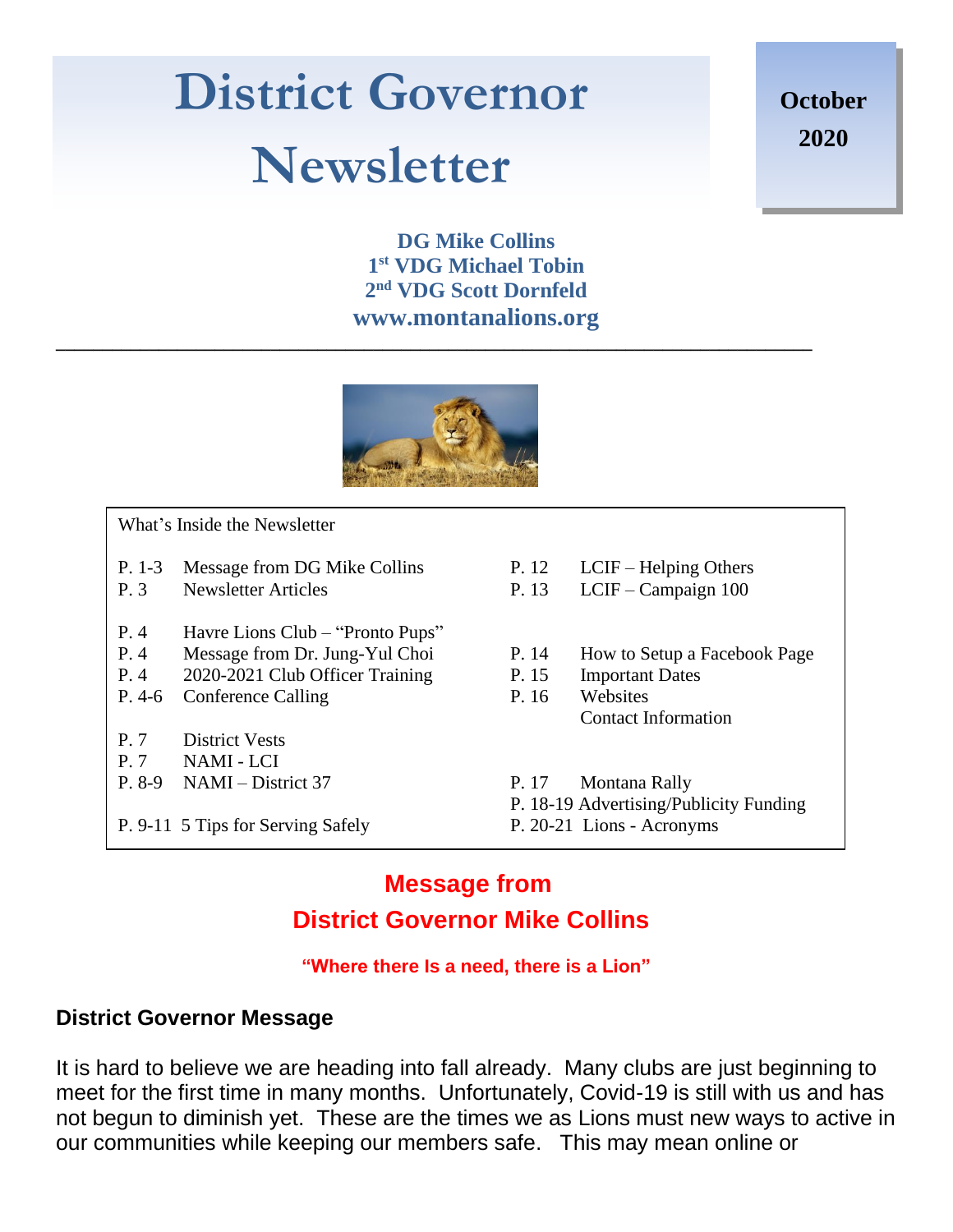telephone meetings, and new fundraisers and projects. We may need to modify our current projects, but we MUST keep serving.

There are club around the district that have added or changed their activities. The Havre Lions biggest fundraiser is selling Pronto Pups and Cheese fries at the Hill County fair. Instead of giving up, they had a drive-up sale over a recent weekend and had a huge response from the community. Great work Havre Lions! The Columbia Falls Lions have had several drive-up food drives and are currently involved in a virtual 5K to support a local youth who is battling a profoundly serious disease.

I am sure there are many more clubs in the state that have found ways to continue to serve their communities and I would love to hear your stories. Please get them entered in MyLion so Lions Clubs International can hear your stories. Make sure your local media knows what you are up to also. Just a reminder: District 37 has approved up to \$100 reimbursement for each club for advertising. We highly recommend using this for Facebook or other internet advertising. The documentation is available in this newsletter and on the website.

Here is some great news. We now have a Lions Club in Shelby. They are a club branch of the Coutts/Sweetgrass lions and currently have 7 members. Thanks to 1<sup>st</sup> District Governor Mike Tobin for all your help getting this club started. We are hoping to start other branch clubs in the state. Your suggestions for other possible areas would be greatly appreciated. Our communications committee is working on a great advertising project. We hope to have an announcement in October of the details. We are continuing to plan for the Montana Rally on January  $8<sup>th</sup>$  and  $9<sup>th</sup>$  in Helena with the hope that the virus will have subsided by then. We will have registration forms available soon. Planning for the District 37 Convention in Kalispell on April 23-24 is moving forward as well.

Stay safe and remember Lions Serve. That is what we do. **Yours in Lionism, Mike Collins District Governor 2020-21** mikeacollins@bresnan.net 406-871-4176

**Note: Virtual Meetings**

**Zoom Basic Free** | https://www.youtube.com/watch?v=-2pq4I1urXA **GoTo Meeting Free** | https://support.goto.com/meeting **Google Hangout Free** | https://support.google.com/hangouts/answer/3115553?co=GENIE.Platform%3D Desktop&hl=en **Tips for hosting a "Virtual Meeting"**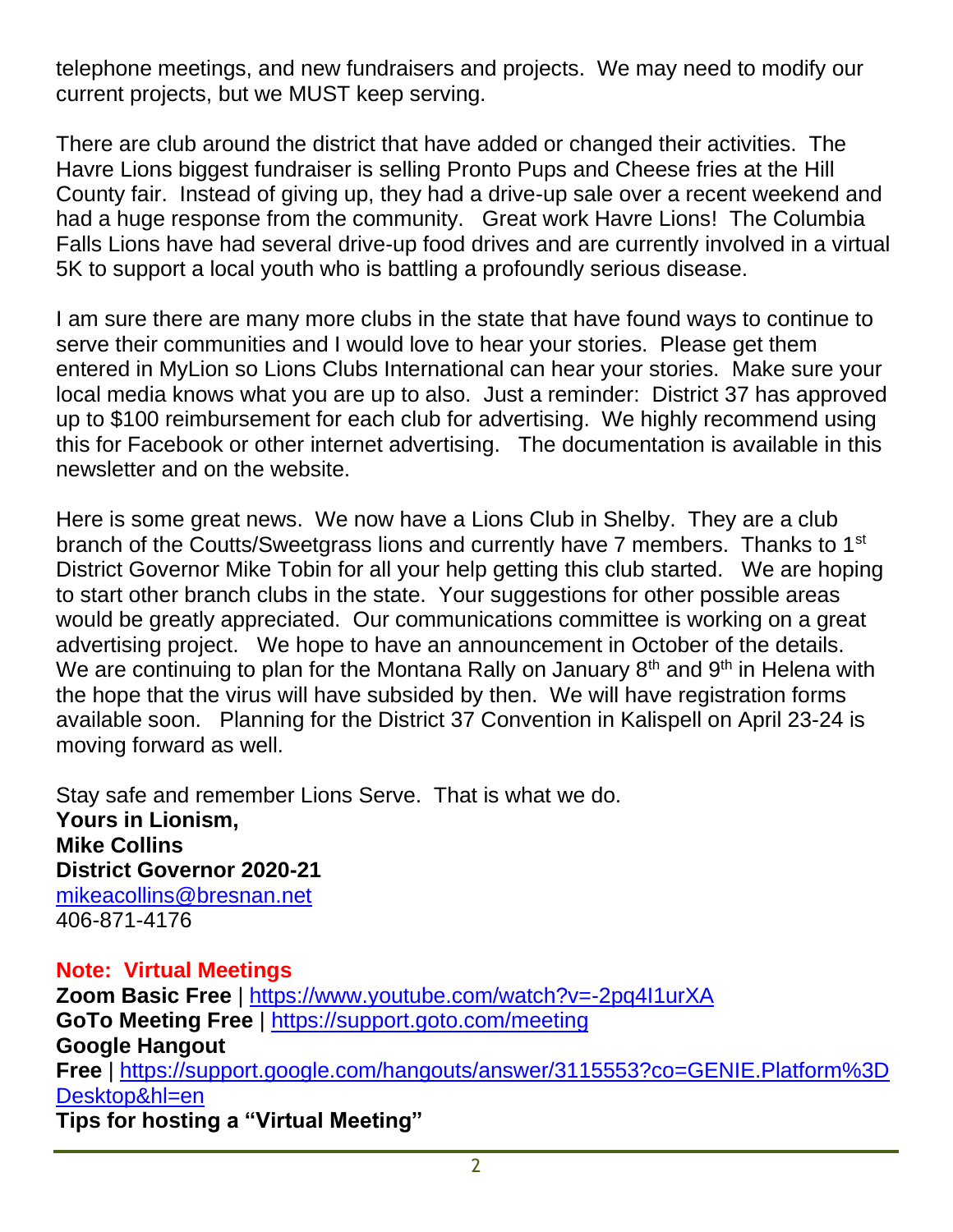- Consider shortening the length of the virtual meeting to make it more feasible for members to "tune in."
- Do keep your fellowship activities if they can easily migrate online (for example, "getting to know you" activities and interesting speakers)
- Avoid taking up "video time" with elements of your meeting that would be better shared in writing such as basic announcements or upcoming dates to note – consider sending those in a follow up email once the virtual meeting concludes

Engagement through Social Media Tools

Social Media is a great tool for engaging members and the general community every day. Clubs can optimize and concentrate their social media channels as a resource to bolster engagement during the hiatus from in-person contact. Many of these strategies can be used once you return to business as usual, so this may prove to be a pilot for your club.

Engagement through Service (from Afar)

Of course, the BEST way to engage members is the same in-person or on-line! Get creative with ways to keep the spirit of service alive with your members!

#### **DG MIKE COLLINS 2020-2021 GOALS**

DG Mike Collins is in the planning process for his year as District Governor, 2020- 2021. DG Mike has established several major goals for his year as District Governor: (1) continue work on NAMI, North American Membership Initiative, to increase club membership (2) start 1 or 2 new clubs (3) create teams that will work with clubs to help them retain club members, encourage clubs to conduct a Community Needs Assessment, encourage clubs to have at least one major service project (4) organize a major club officer training opportunity either through a Montana Forum or through regional training events.

DG Mike welcomes comments and suggestions from all Montana Lions. Contact DG Mike Collins, 40 Meadowlark Drive; Kalispell, MT 59901;

H 406-752-3473; C: 406-871-4176; mikeacollins@bresnan.net

## **NEWSLETTER ARTICLES**

Any Lions club member can submit information associated with any type of Lions project or general club information. Please send in "word" format and/or photos in JPEG format to: PDG Dennis Kopitzke; dik\_7491@rangeweb.net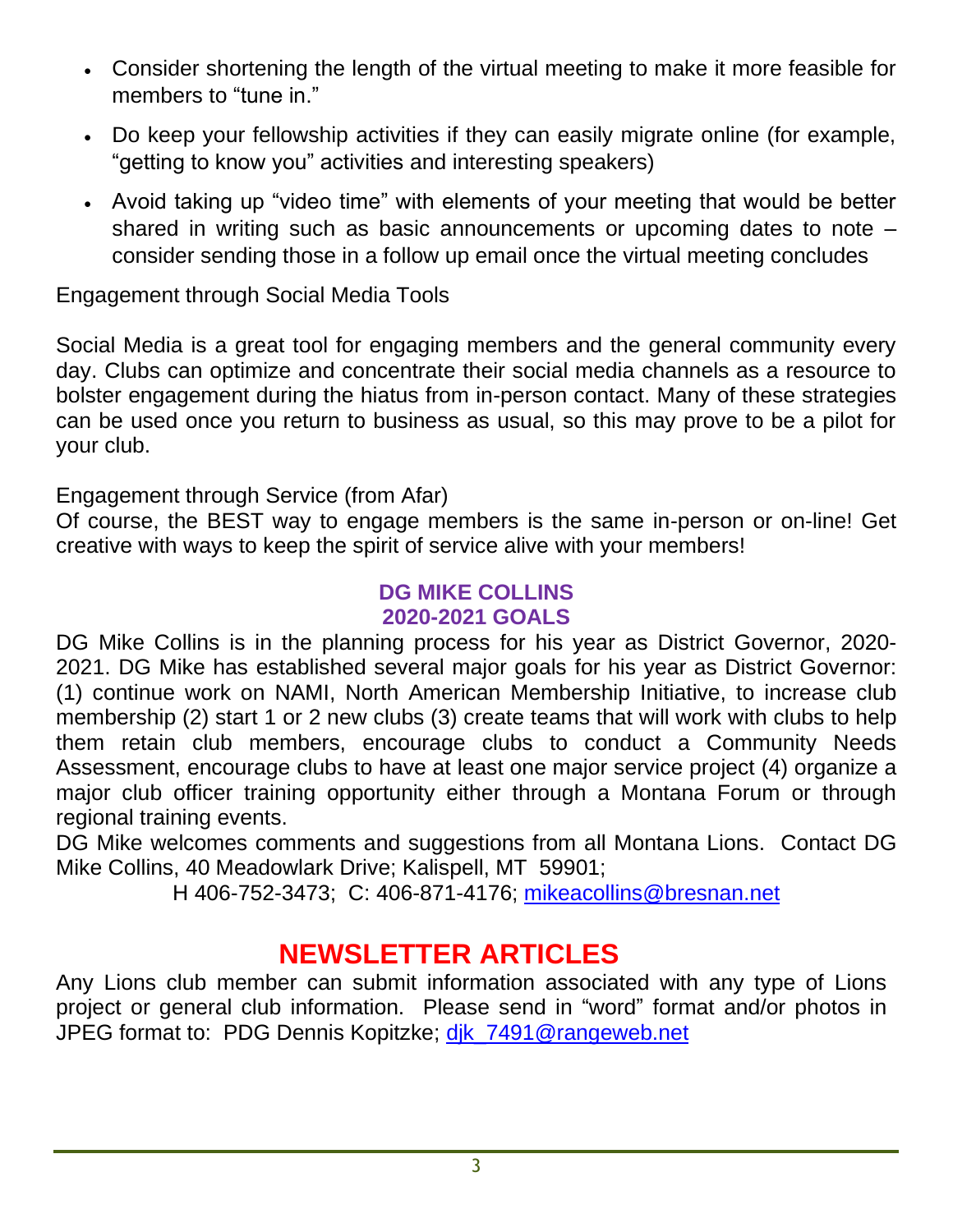#### **HAVRE LIONS CLUB PRONTO PUPS**

**Havre Lions Club did a socially distanced drive thru for folks to purchase "pronto pups", usually served during Festival Days. The line was probably a mile long at the high point on Saturday. More than 5000 pronto pups were sold!** http://hilinetoday.com/havre-lions-club-sells-over-5000-pronto-pups-at-drive-thru/

#### **United in Kindness and Diversity – Dr. Jung-Yul Choi September 2020**

When we serve, it's more than an act of kindness. It's personal. Your dedication enriches the lives of the people you know and strengthens the relationships you share. You are more than a volunteer—you are an essential part of your community. And that connection matters more than ever.

As you continue to serve safely, it's so important to focus on building your relationship with the community. Our mission is to serve but our service inspires and empowers those around us to take action. And when we are united, we have the strength to face ne challenges and solve the issues that matter to us most

## **2020-2021 Club Officer Training**

District 37 held online club officer training in May of 2020. There were 4 sessions and they were recorded. The recordings are available on YouTube.

Club officer General training https://www.youtube.com/watch?v=RCalSxxEzXo

Treasurer Training - https://www.youtube.com/watch?v=\_E2y2RSeRdA

President Training - https://www.youtube.com/watch?v=xInF-ZkO2II

Secretary Training - https://www.youtube.com/watch?v=L8uCzwcxIQc The District is planning on repeating some of the online training classes in the future. We also hope to have 4 regional in-person training sessions in the Spring of 2021.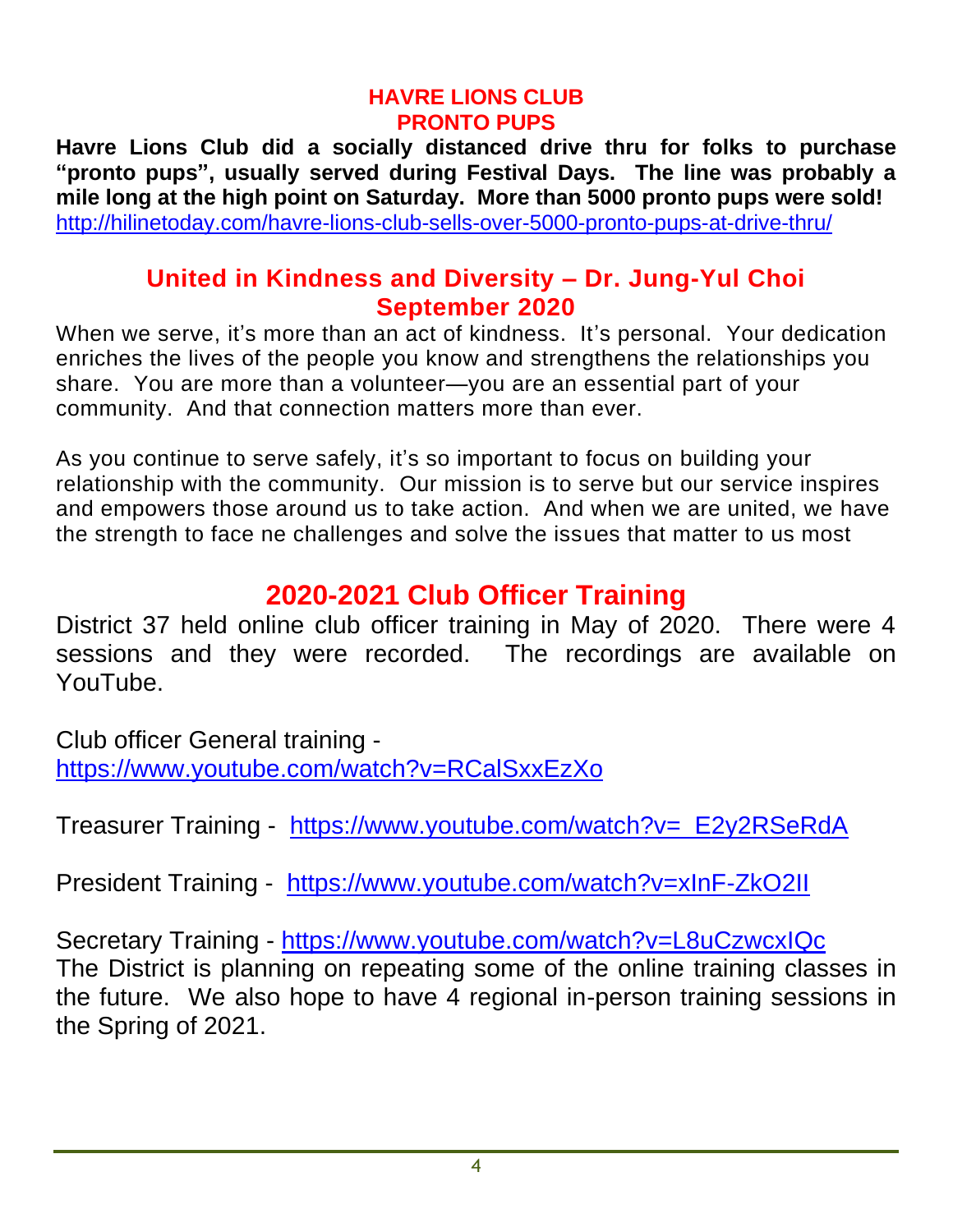## **Free Conference Calling and Video Conference Services for Lions Clubs**

There are many services that are available to have your club meetings via phone or video conferencing. The district has an account on Free Conference USA. This service supports up to 1000 people and has no time limits.



Video Conference services are good ways to hold meetings but do have some limits. While they do allow dialing into a meeting as well as video, the meetings are more effective with video. This requires high speed internet or data services, video cameras and microphones on a computer, laptop or mobile device. Most laptops and mobile devices have these built in.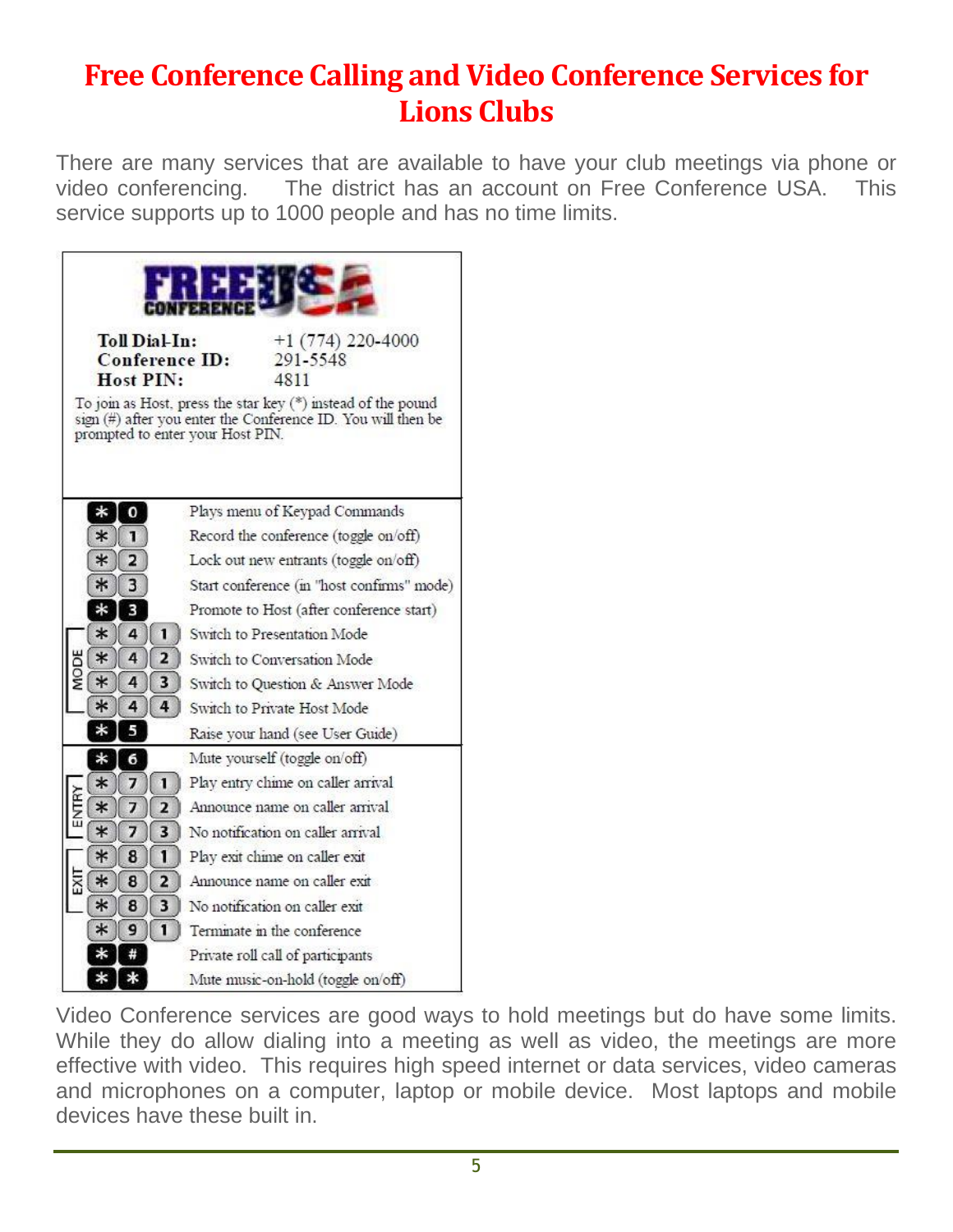Zoom is a very popular conference call service that offers both paid and free tiers of service. If your business meetings are mostly one-on-one or tend to be under 40 minutes, Zoom could be a great option for you. One-to-one meetings are free and can run for hours or days. Group meetings are limited to 100 participants and 40 minutes on the free tier. If your meetings fit into either of these categories, you'll never need to pay a penny to run all your meetings in Zoom.

Zoom allows you to join or start a meeting from nearly anywhere in the world using a Mac, PC, or Linux computer, Android or iOS phone, H.323/SIP device, or a normal telephone through international dial-in toll-free numbers. Video calls tend to be crisp; Zoom allows the meeting owner to lock the room, mute/unmute participants, and record the meeting seamlessly during the call right from their admin dashboard.

The District has a GOTO Meeting account, but it is limited to one administrator. Because of the workload that would be required of one of the district officers we will only be offering this to zone or district meetings.

**Meeting Etiquette:** Good video conferencing etiquette is really just common courtesy and respect for the people in your meeting. Read through these tips for successful conferencing.

- Introduce all conference participants when the meeting starts.
- Introduce yourself when you start speaking.
- Make sure that you can see and hear the far-site participants.
- Adjust your camera and microphone so that the far site can see and hear you.
- Avoid tapping on the microphone or rustling papers near the microphone and try to isolate yourself from household noise
- Mute your microphone when you are not speaking.

The usual principles of polite behavior required with any meeting apply for conferencing and collaboration — the trick is to understand how the use (or misuse) of technology can make meetings less effective. The ideal video conference should get as close as possible to the dynamics of a real, face-to face meeting from the participants' points of view, but of course it is not 'exactly' like a real meeting, since the system mediates communication between remote participants. Therefore, the role of everyone in the meeting (not just the chairperson) is to ensure that the system is not filtering out critical interactions, allowing discourtesy to sneak in.

Please feel free to contact either for help. DG Mike Collins, 406-871-4176; mikeacollins@bresnan.net or Lion Jerry Leggate, 406-698-3186; jnleggate@yahoo.com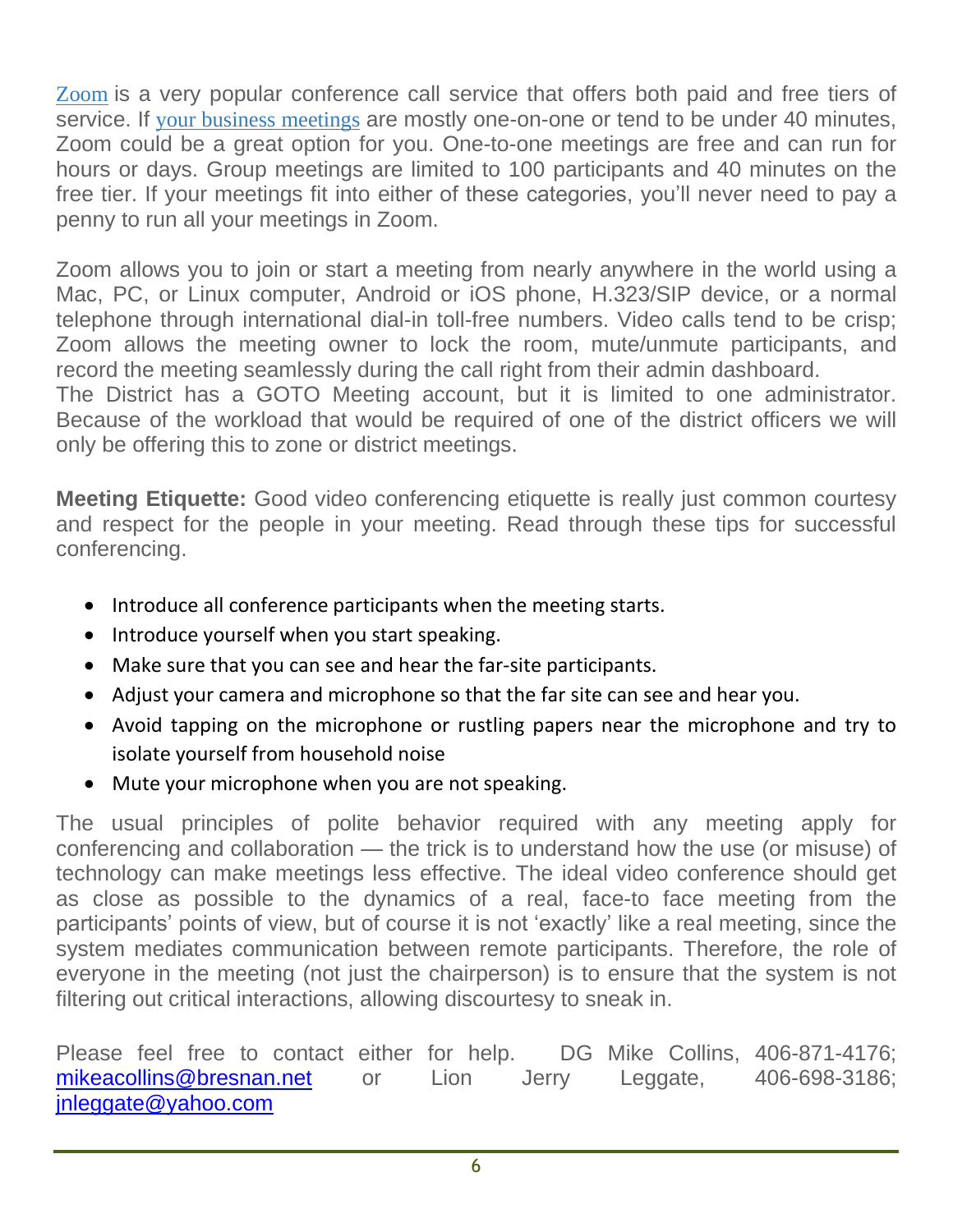## **DISTRICT VESTS**

The district has a number of vests for sale in a wide variety of sizes. Contact PID Dave Hajny for more information on the vests. 406-596-4596; whodat@3rivers.net

**The vests are great looking and a great way to support our district and Lionism.**



## **NORTH AMERICAN MEMBERSHIP INITIATIVE – NAMI LIONS CLUBS INTERNATIONAL**

In 2018 International Vice Presidents Haynes Townsend and Brian Sheehan worked together to develop NAMI to help district in North America boost their membership. The program started with nine pilot districts across Cas 1 and 2, with chosen NAMI champions to lead and motivate their districts.

Today, International Vice Presidents Doug Alexander, Briand Sheehan and Dr. Patti Hill lead the program with a Steering Committee selected for their proven skills in growing club and membership numbers. They also formed the Young Lions Task Force to help districts charter Lions clubs for young people and assist districts with recruitment and engagement of young Lions.

Together, the NAMI team is guided by three objectives to grow membership; (1) rejuvenating districts with new clubs, (2) revitalizing clubs with new members, and (3) re-motivating existing members with new fellowships and exciting service.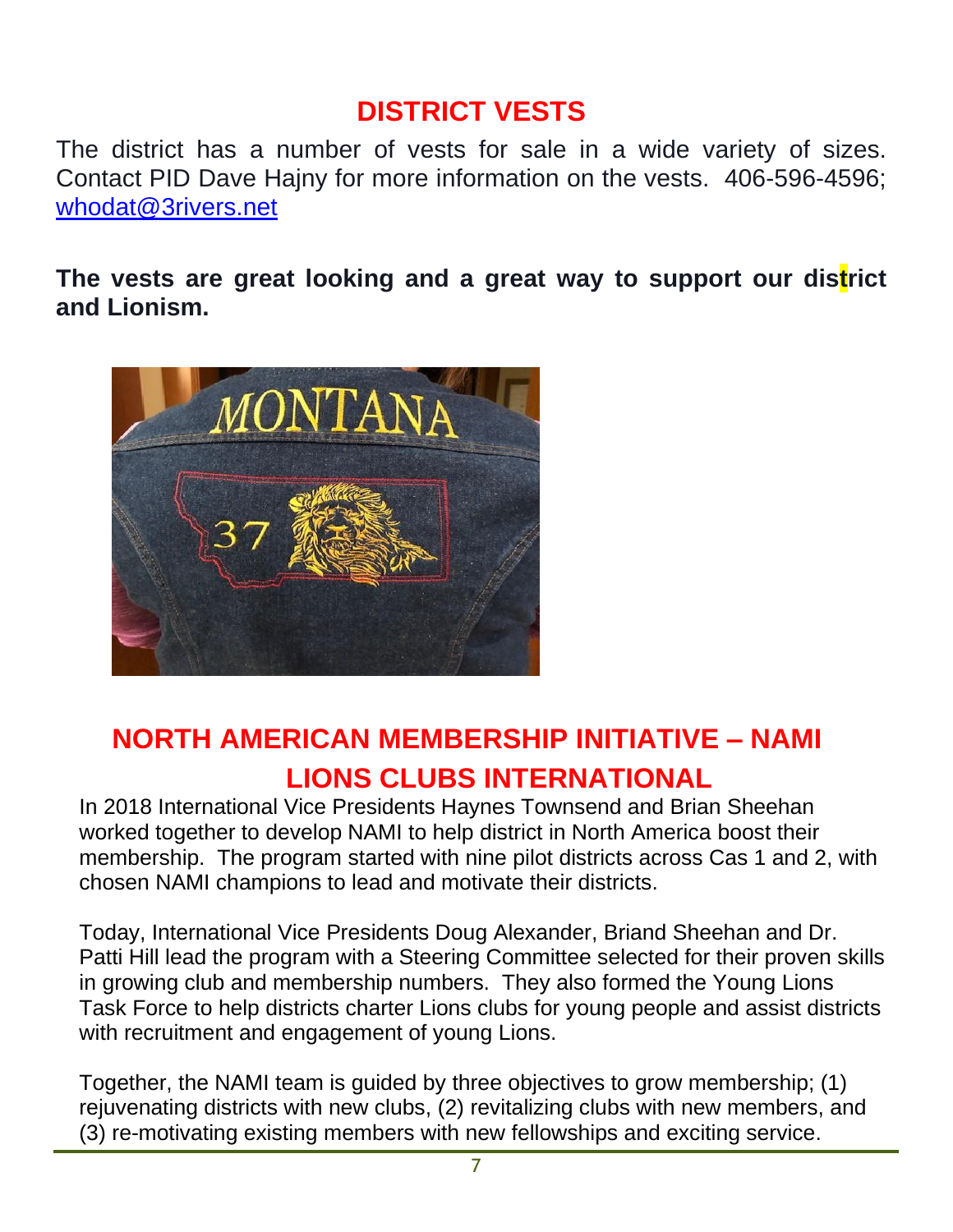It will be the responsibility of district leaders to work towards the accomplishment of the above listed goals. The process involves: building a district NAMI team, create a vision for your district, build a plan to accomplish and reach your district vision and build for current and future success.

## **NORTH AMERICAN MEMBERSHIP INITIATIVE – NAMI MONTANA DISTRICT 37**

Montana District 37 has been selected, as a pilot district, to participate in the LCI North American Membership Initiative. NAMI is a pilot project to develop new ideas, concepts and programs to try and increase membership and retention of Lions in North America. The primary objectives include: (1) rejuvenate districts with new clubs (2) revitalize clubs with new members (3) re-motivate members with new fellowships and exciting service.

The process of involvement in NAMI includes: (1) establish a steering committee with a commitment to the project. The steering committee is composed of: DG Verna Love, 1<sup>st</sup> VDG Mike Collins, 2<sup>nd</sup> VDG Michael Tobin, Lion Scott Dornfeld, PDG Laura Dickerson, PDG George Chenoweth, PDG Lary Garrison, Lion Steve Melby. (2) analyze the district to determine strengths, weaknesses, opportunities and threats; (3) create and train leadership teams in each of the 14 districts. The teams will be composed of Lions dedicated to the goals of the NAMI project (4) provide 2-3 Membership Training Camps to teach skills in starting new clubs, recruiting new Lion members, and skills in retaining club members (5) provide compensation for room, board, mileage (6) a relevant curriculum will be created (7) LCI will provide adequate funding for the entire NAMI process.

#### **PLUSOPTIX Regarding: COVID-19 and PlusOptix**

We are in an unusual year for PlusOptix. With the changes to how schools are constructing their day Lions will more than likely have to make multiple visits to each school to screen all of the students. Please make yourself and fellow Lions aware of each school's guidelines in regards to wearing masks and keeping social distancing.

The PlusOptix company has suggested the following cleaning products to use on the machines: Bacillol 30 Tissues, Clorox Healthcare Bleach Wipes and Teccare Control Tissues. Use as recommended to disinfect the machines. If you can't find these specific products just do the best that you can to make sure your machines are as sanitized a possible.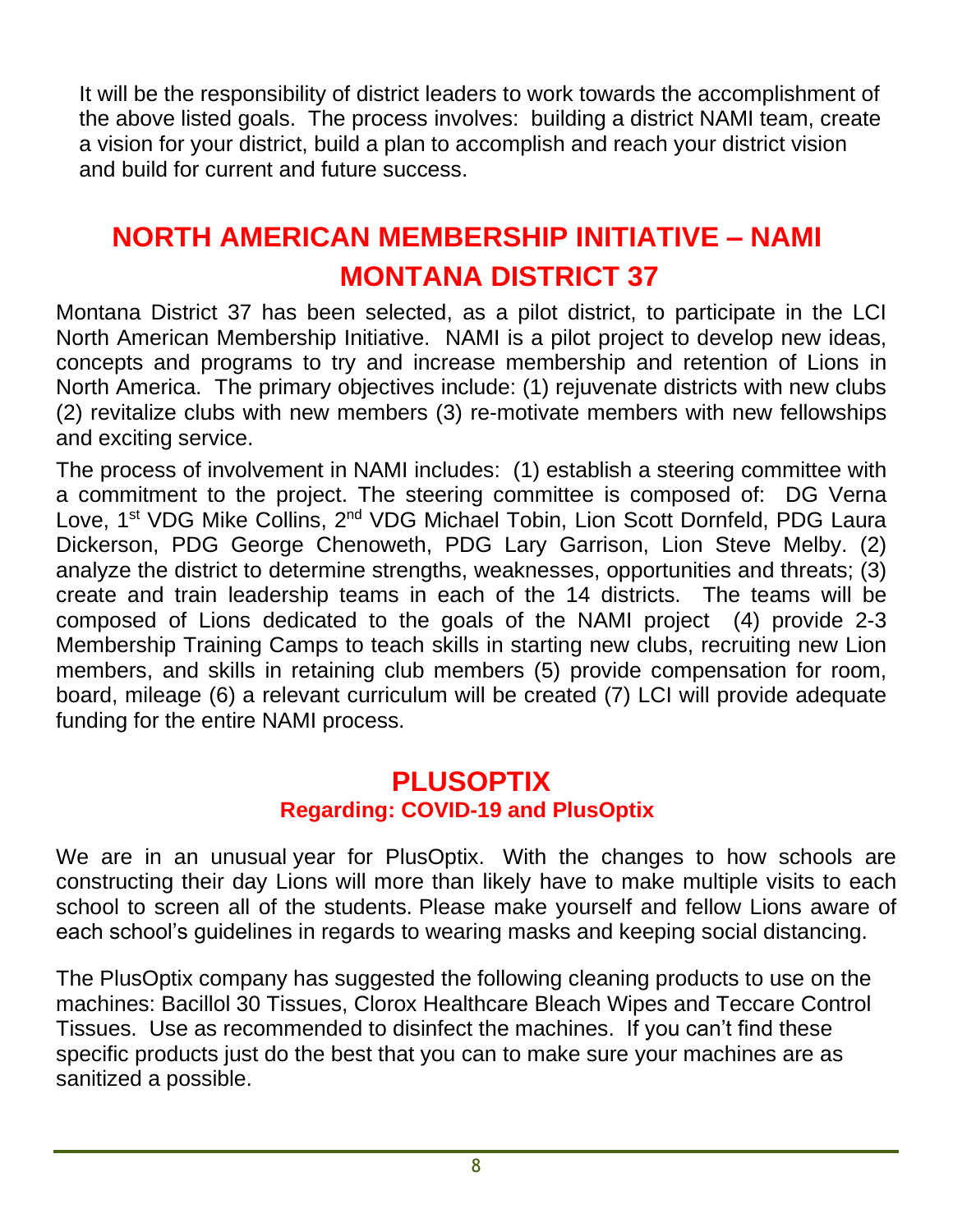It is recommended to use a damp soft clean cloth. Do not spray anything directly onto the screen or lens.

The Montana Lions Sight & Hearing Foundation still has 2 NEW PlusOptix S-12 machines FOR SALE. If interested in purchasing or have questions on how to go about getting monetary support to purchase a machine please contact Lion Dave Falcon at 406-257-2258.

Please beware there is a new PlusOptix update version available for download, 7.1.8.0. This download is located at: www.PlusOptix.com; then click on support.

Just a reminder that after you have screened students, report the number of students screened and number of students referred to Lion Dave Falcon.

Lions: Thank you for everything you do to support our kids in Montana. Stay safe out there.

Lion Dave Falcon

#### **Five Tips for Serving Safely in Your Community**

Lions Clubs International March 31, 2020



The ongoing coronavirus (COVID-19) pandemic may be changing the way we live, but it hasn't changed who we are. We are Lions and We Serve. But during this global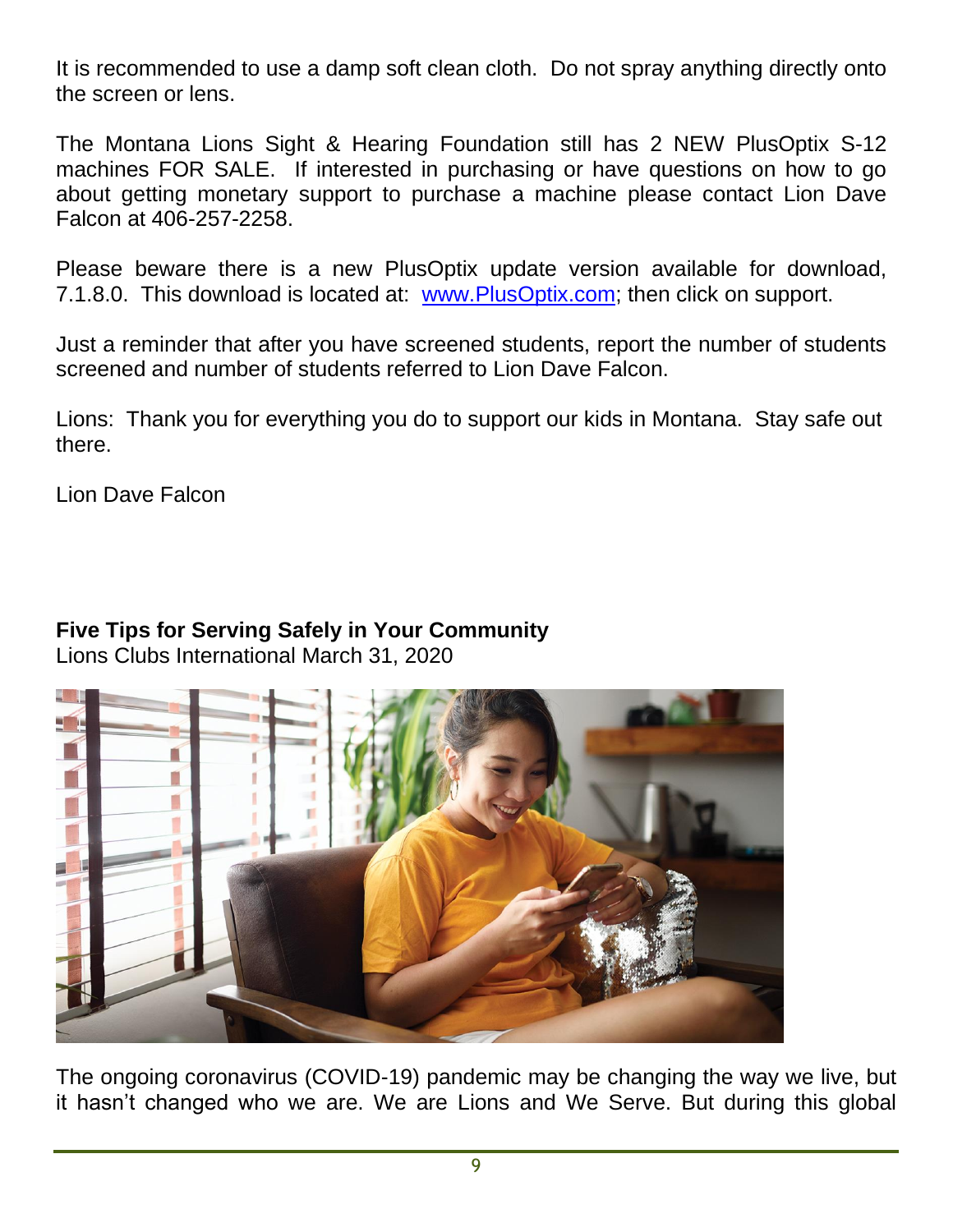health crisis, it's important to keep yourself and your family safe and healthy. And Lions around the world have found new and creative ways to do both.

Your club may have already developed a safe strategy to lead a community response to COVID-19, but if you're still looking for new ways to serve, consider these five tips for serving safely that Lions clubs around the world have put into action.

#### **Keep in touch**

Social distancing doesn't mean social isolation. Catch up with family, friends, neighbors and fellow Lions by phone or email and see how they're doing. There are also many people in your community, such as the elderly, who may not have as many opportunities to communicate with family and friends. Consider recruiting your club into a phone tree to reach out and have a conversation with someone who would enjoy talking to a caring, friendly person.

#### *Lions Serving Safely in Hafnarfjordur, Iceland*

Asbjorn Lions Club gave a gift of tablet computers and headsets to a home for the elderly that has brought many grandparents face-to-face with their grandchildren. We're all in this together, and your kind words will offer a lot of comfort during these challenging times.

#### **Get social**

There's a reason why social media has become such an essential part of how we communicate. That's because it's so effective. Spread hope by sharing stories about how your club is helping your community during this crisis. By posting information, updates and safety tips, you can start a conversation online and transform your club's social media network into a communications hub for your community.

#### *Lions Serving Safely in Sandwell, England*

Sandwell Lions Club is keeping children entertained and giving relief to frazzled parents with their daily Sandwell Lions Storytime on Facebook. Lions have so much to offer and social media can help you put their many talents to good use.

#### **Fight hunger**

It's important to make sure that we do our part to meet the needs of our community. And fighting food insecurity is a great way to provide comfort to those in need without having to leave your home. As Lion John O'Brien of the Channahon Lions Club put it, "Hunger doesn't know that it's supposed to be on lockdown." Your club can support your local food bank or homeless shelter through fundraising or even by ordering a care package of other essentials like toilet paper, toothpaste and clothing. *Lions Serving Safely in Channahon, Illinois, US*

Channahon Lions Club is supporting their local food bank to ensure that the people in their community can get the essentials they are looking for. When you make sure that your neighbors have what they need at home, you help them to limit their exposure and ensure that we can all get through this together.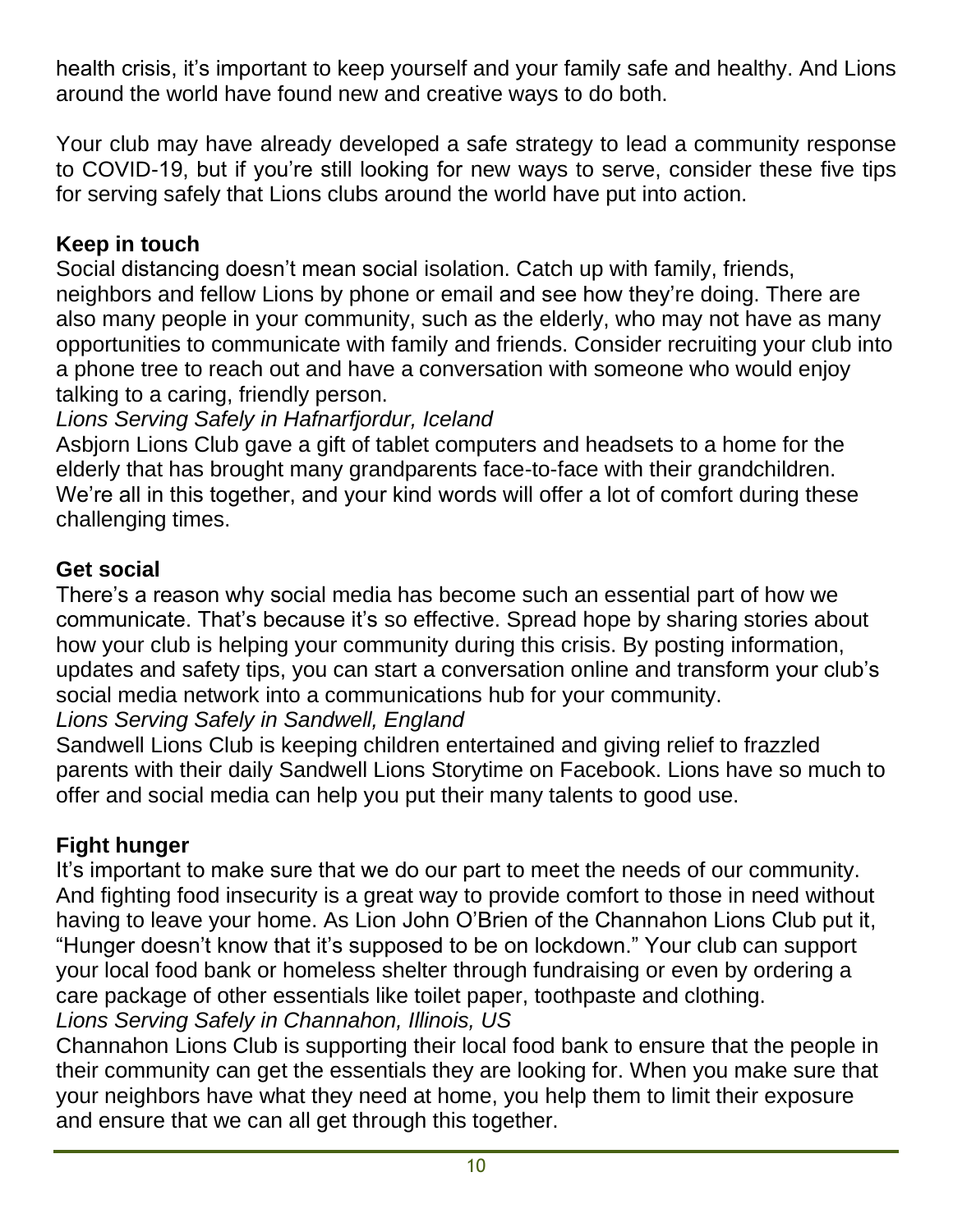#### **Give the gift of safety**

As you serve during this crisis, your personal safety is the most important thing to remember. And due to a shortage of cleaning supplies and personal protective equipment, such as masks and gloves, this is becoming even more challenging. While many Lions have come together to form mask-making groups and have generously shared their cleaning supplies, it's essential that you make sure to take care of yourself.

#### *Lions Serving Safely in Johannesburg, South Africa*

Kensington Lions Club have taken a special interest in those with essential duties that keep them outdoors. They have been packaging and distributing antiviral soaps to help these workers stay virus-free and healthy. Remember to serve safely. You too are a part of the community you're serving.

#### **Find a partner in service**

Your community is full of experienced professionals and organizations that are also doing their part. And many of them need help. Whether it's supporting hotlines or providing translation services, you and your club have the skills they need to strengthen your community's response to COVID-19—without having to leave home. *Lions Serving Safely in Nova Scotia, Canada*

Bridgewater and Area Lions Club has partnered with its chamber of commerce, business leaders and a COVID-19 response group to identify and aid those in need within their community. The relationships you form can help you continue to improve the future of your communities.

In a time when people are depending on you more than ever, we are depending on you to take every precaution to serve safely. That's the only way we can get through this together.

Let us know how you're serving safely. Post your stories on social media using the hashtag **#WeServe**, and inspire other Lions around the world to do what they can to help their communities. Because we are all in this together.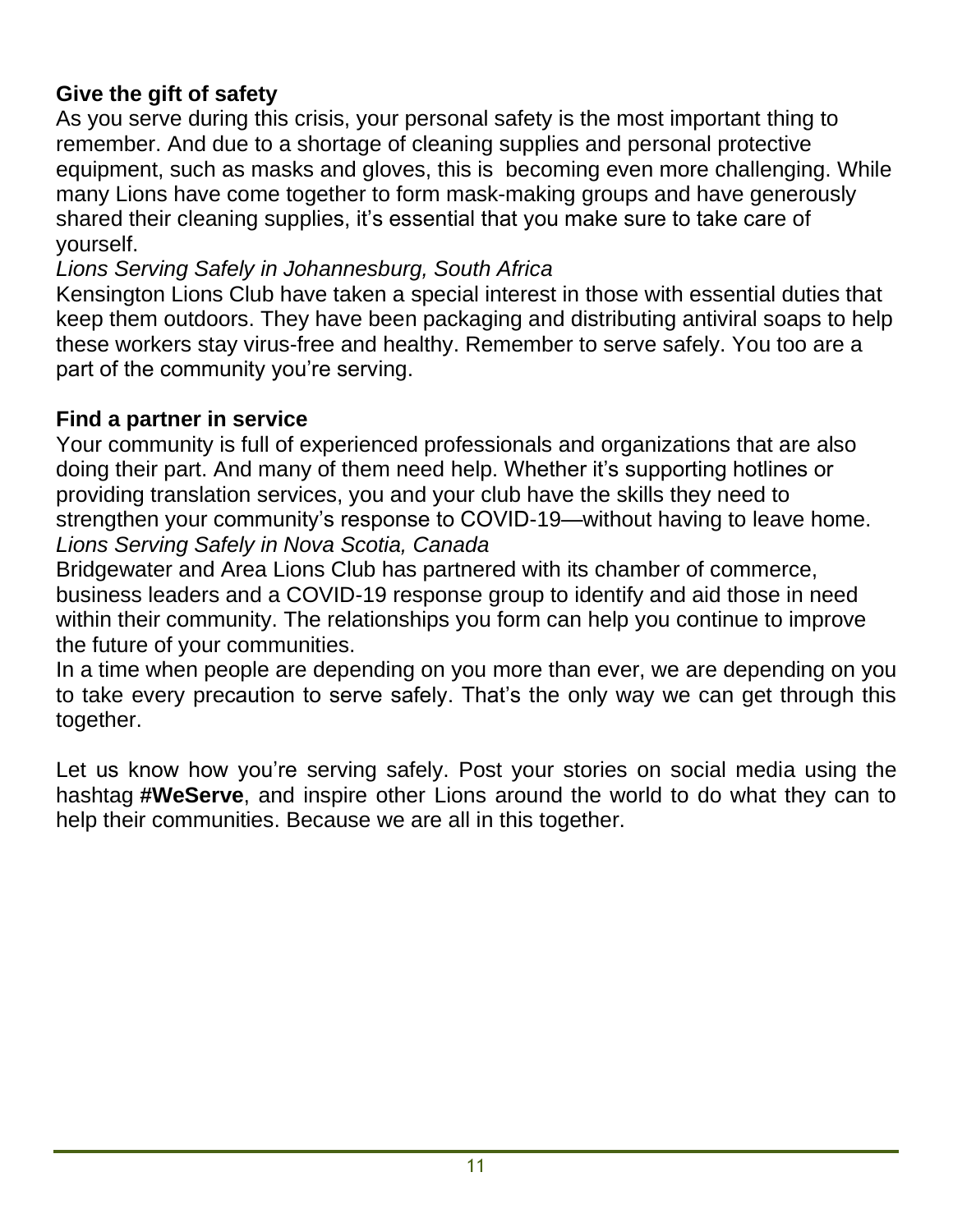

#### Lions Clubs International Foundation

 Every year the world faces more Challenges and for the past 50+ years "Our Lions Clubs International Foundation" has been there to meet them. They very in kind, size and number, however in one way they remain the same--they alter the existence of all living things.

 This year we have faced more challenges than usual, and we still have 3 months left in this year. But then again isn't that the way we have felt year after year? Fortunately, LCIF has been there to offer relief. Since 1968 LCIF has approved over 13,000 grants for over 1 Billion Dollars.

 In 2007 LCIF was named the #1 non-government organization in the world to partner with by an independent Financial Times Study. In 2019 LCIF received a 4 Star rating (it's highest) from Charity Navigation for the 8th consecutive year putting it in the top 4% of all non-profits with accountability, responsibility and transparency. You can be confident your donations are being handled at the highest levels of competency.

 Those 13,000 grants and the 1 Billion Dollars are a part of LCIF's legacy, but legacy does not meet today's or tomorrow's needs. If you have given in the past, I thank you, if you are continuing to give as I do, I thank you. if you have not in the past now is as good a time as any. 1 Billion Dollars did not come from just one donation, it came from thousands of large and small donations from thousands of Lions from every corner of the world. Go to lcif.org/donate to donate online and learn about other ways to give.

Thank you, Yours in Lionism PDG Lary Garrison, LCIF Chair, Dist. 37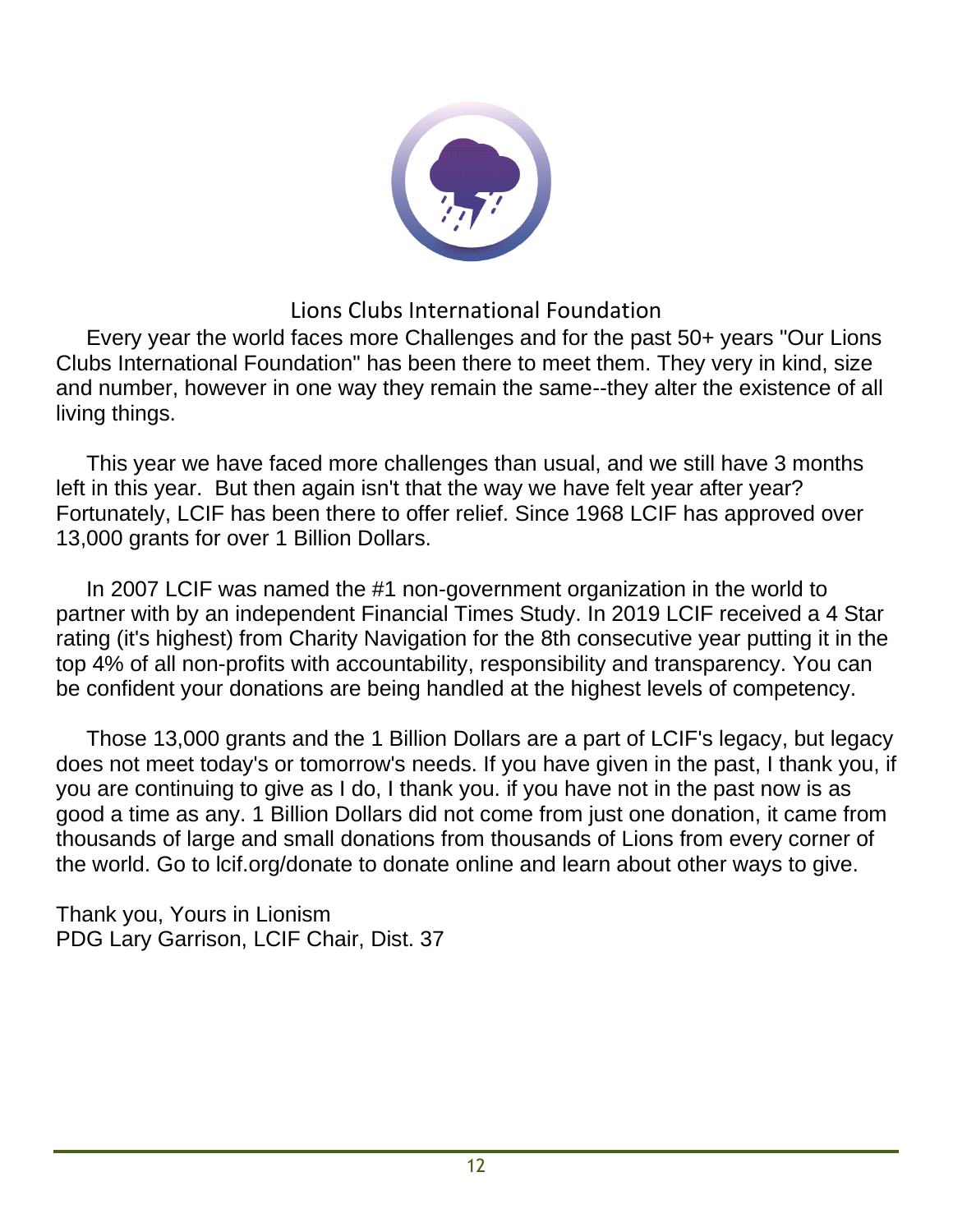

## **CAMPAIGN 100 – EXTENDED DUE TO COVID-19**

Every day Lions and Lions Clubs worldwide make donations to the International Foundation not knowing when or where that donation will be used. Every day our Lions Foundation receives those same donations not knowing where and when they will be needed. Where will the next fire, flood or earthquake occur? No one knows, but our Foundation is ready to quickly respond anywhere in the world. When will the next hurricane or tornado occur? No one knows, but our Foundation is ready to quickly respond anywhere in North America. Disasters don't make their needs known until they occur

Do we make a donation to the American Cancer Society, the American Diabetes Association the Alzheimer's Association or any other charity with the expectation we or someone we know will be the beneficiary? Most of us are hopeful we or our relatives or friends will never need it, but we do know that someone somewhere will.

In the long run Lions in the United States will hopefully always donate more to our Foundation than we need, but it is a fact that the majority of our donations are used in the United States.

Because of COVID-19 the Campaign 100 has been extended for another year. Disasters have not taken a holiday because of COVID-19. You or your club can make a donation at donorassistance@lionsclubs.org or by calling 1-630-203-3836. Remember individual donations are tax deductible.

Yours in Lionism, PDG Lary Garrison, LCIF Dist. 37 Chair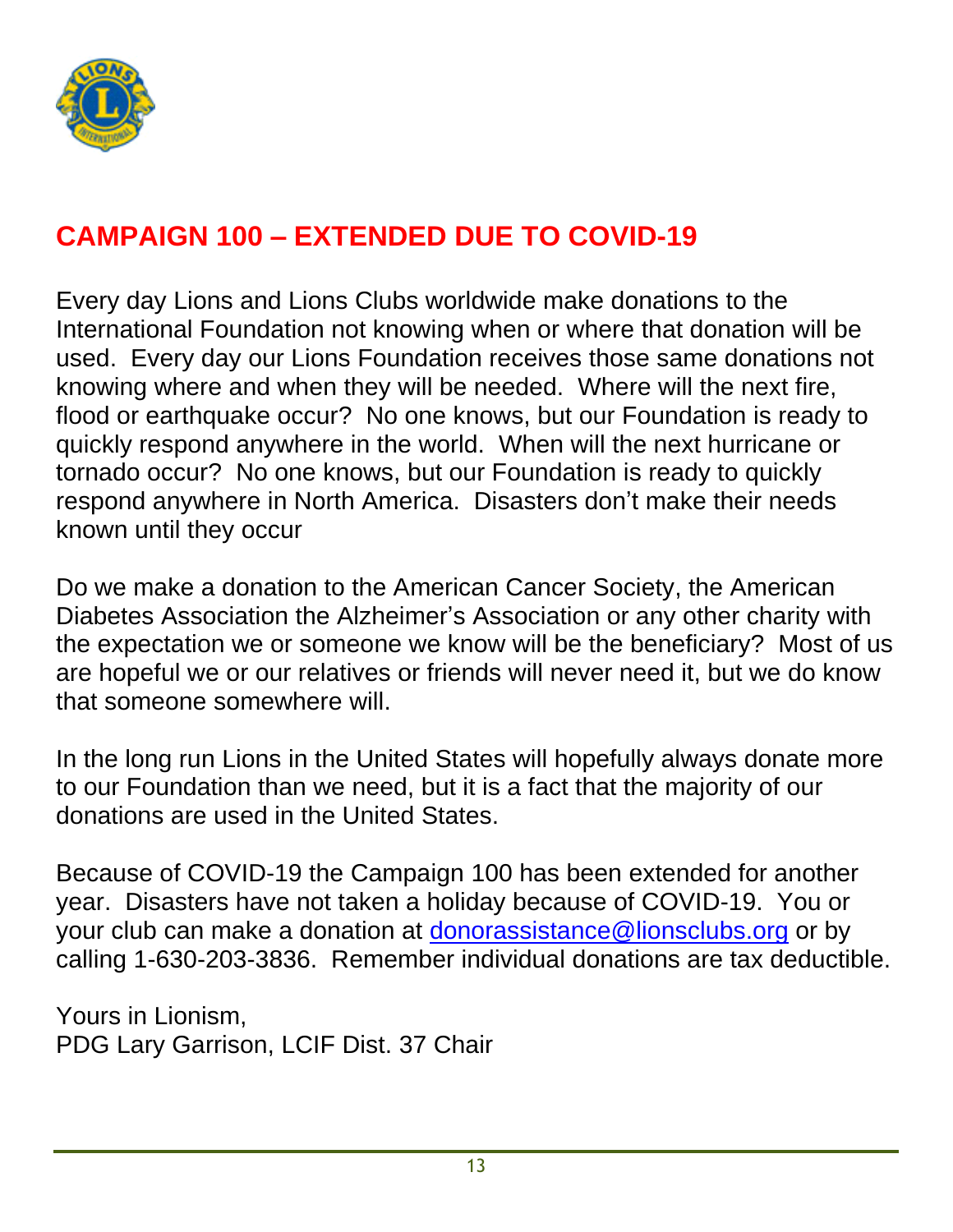## **How to Set Up a Facebook Page for Your Lions Club** lionsclubsorg August 02, 2020



Setting up a Facebook page for your Lions club is one of the most effective ways to share your club's activities, connect with the community and learn what other Lions are doing around the world!

#### **What's the difference between a Facebook page and a Facebook profile?**

It's important to understand the difference between a Facebook page and a Facebook profile:

**A profile is for individuals -** This is your personal account that you can make private or public. Each person on Facebook has a profile.

**A page is for organizations, brands, businesses and communities -** Pages are visible to the public and can have an unlimited number of followers.

#### **So which do you want to use for your club?**

Create a Facebook page for your club. *In order to create a Facebook page, you must have a Facebook profile.*

#### **Getting Started on Facebook**

Click the links below for instructions on how to set up Facebook for your club.

How to create a Facebook profile/account (Every Facebook page needs someone with a profile behind it.)

How to create a Facebook page for your club

How to convert a Facebook profile to a Facebook page (In case you already have a Facebook profile for your club, you can turn it into a page!)

How to assign multiple admins and editors to a page (So more than one member can have access to the page.)

#### **OK, my Lions club has a Facebook page! Now what?**

Find Facebook tips, including what to post, on the Lions Blog.

Follow Lions SMiLE for social media resources.

Visit the Facebook Help Center for FAQs and How-To's.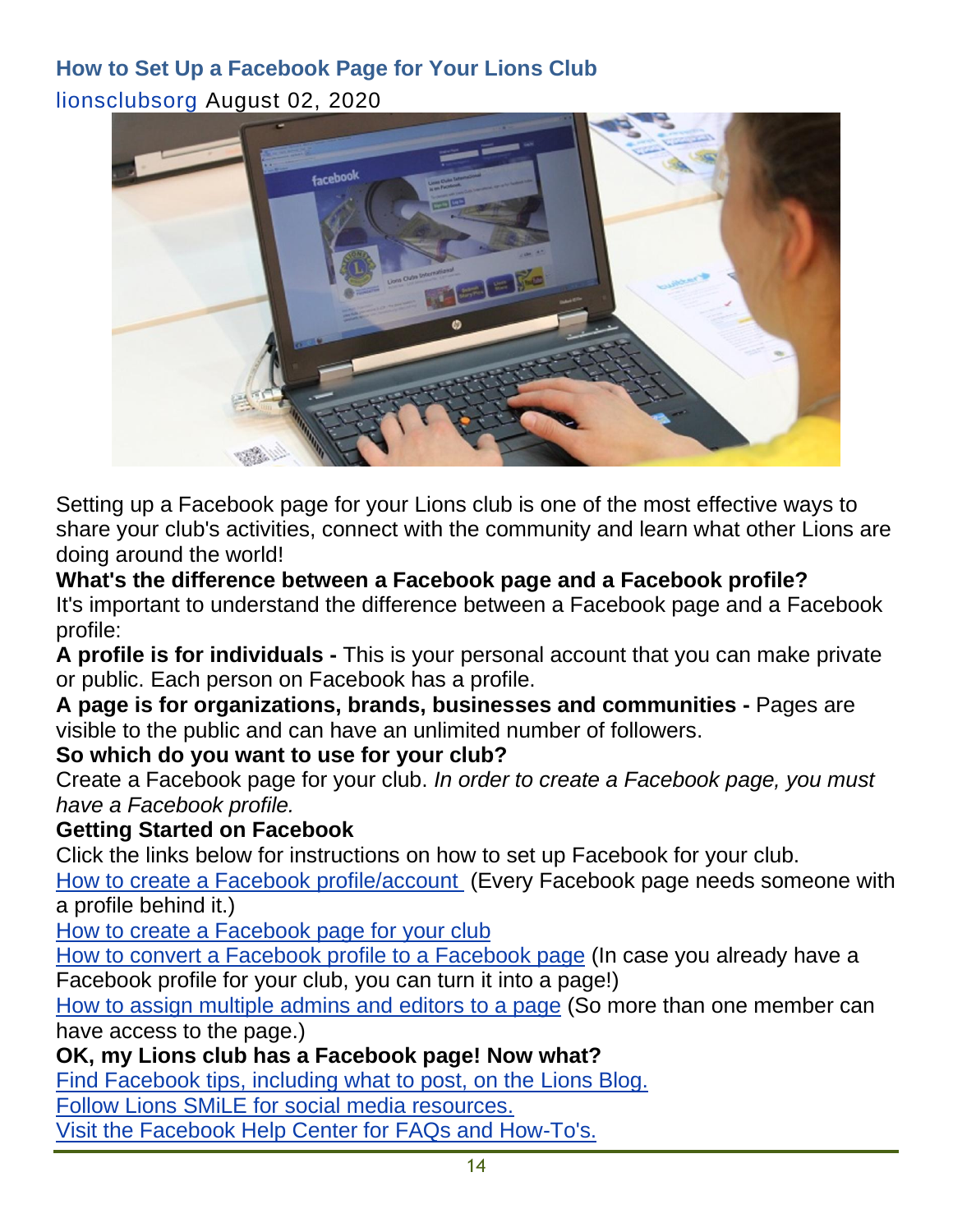## **IMPORTANT DATES**

| October                                                                                                       | <b>Vision Awareness Month</b><br><b>Lions Membership Growth Month</b><br>Leo Membership Growth Month                                                                                                                                                                                                                                                                                                                                                                                      |
|---------------------------------------------------------------------------------------------------------------|-------------------------------------------------------------------------------------------------------------------------------------------------------------------------------------------------------------------------------------------------------------------------------------------------------------------------------------------------------------------------------------------------------------------------------------------------------------------------------------------|
| Oct. 1<br>Oct. 8<br>Oct. 9-10<br>Oct. 10-13<br>Oct. 11<br>Oct. 17<br>Oct. 24<br>Oct. 24<br>Oct. 24<br>Oct. 24 | Deadline to purchase Peace Poster Contest kits<br><b>World Sight Day</b><br>Leadership Retreat, Polson (Canceled)<br>International Board of Directors meeting, Tenerife, Canary Islands<br>Communications Committee - 6:00 PM "Go To Meeting"<br>Montana Lions Sight & Hearing Foundation – QT Meeting - Helena<br><b>United Nations Day</b><br>Lions Day with the United Nations<br>Advisory Committee Meeting - Huntley Project, 8:30 AM<br>Cabinet Meeting - Huntley Project, 10:00 AM |
| November                                                                                                      | <b>Diabetes Awareness Month</b>                                                                                                                                                                                                                                                                                                                                                                                                                                                           |
| <b>Nov. 14</b>                                                                                                | <b>World Diabetes Day</b>                                                                                                                                                                                                                                                                                                                                                                                                                                                                 |
| Jan. 8-9                                                                                                      | Montana Rally, Helena                                                                                                                                                                                                                                                                                                                                                                                                                                                                     |
| Apr. 23-24                                                                                                    | <b>District Convention, Kalispell</b>                                                                                                                                                                                                                                                                                                                                                                                                                                                     |
| Apr. 25                                                                                                       | <b>Cabinet Meeting, Kalispell</b>                                                                                                                                                                                                                                                                                                                                                                                                                                                         |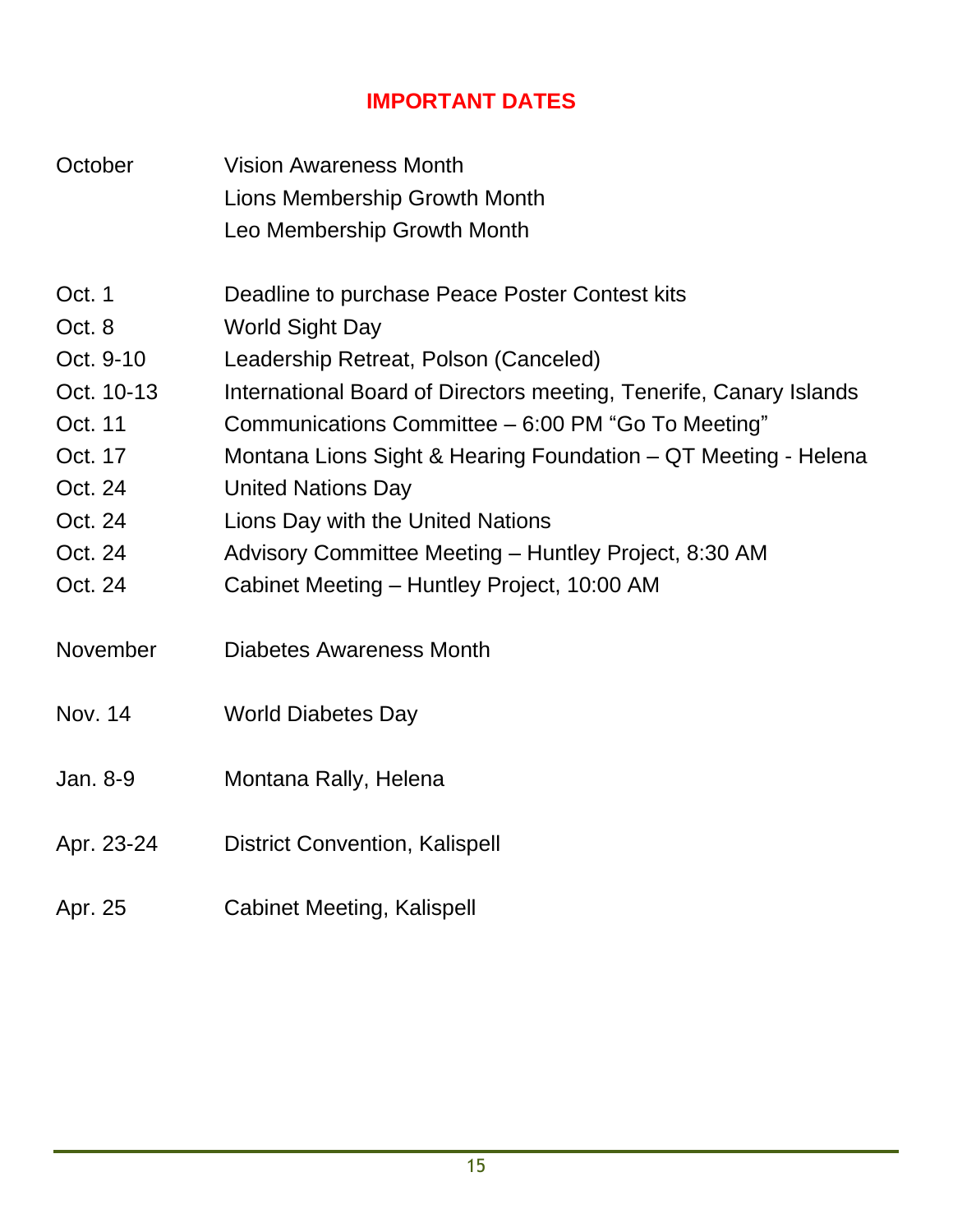## **Websites**

Visit the district website: www.montanalions.org to find a wealth of valuable information regarding almost every aspect associated with the operation of the district.

LCI website, lionsclubsinternational.org Look for: general information, service projects, membership, club improvement, online training, media and news releases, and LCIF.

The Montana Lions Sight & Hearing Foundation website: www.mtlionsshfnd.org Information regarding programs and sight, hearing and/or speech impairments

## **Contact Information**

DG Mike Collins, 40 Meadowlark Drive; Kalispell, MT 59901; H 406-752-3473; C 406-871-4176; mikeacollins@bresnan.net

1 st VDG Michael Tobin, Box 408, Sunburst, MT 59482; H 406-397-1215; C 406-450- 2780; miket@northerntel.net

2<sup>nd</sup> VDG Scott Dornfeld, 744 Arbor Hills Drive, Billings, MT 59105; C, 406-489-1884; Sdornfeld51@gmail.com

District Secretary/Administrator; PDG Dennis Kopitzke, Box 1266, Forsyth, 59327; 406-346-1488; 406-853-8695; dik\_7491@rangeweb.net

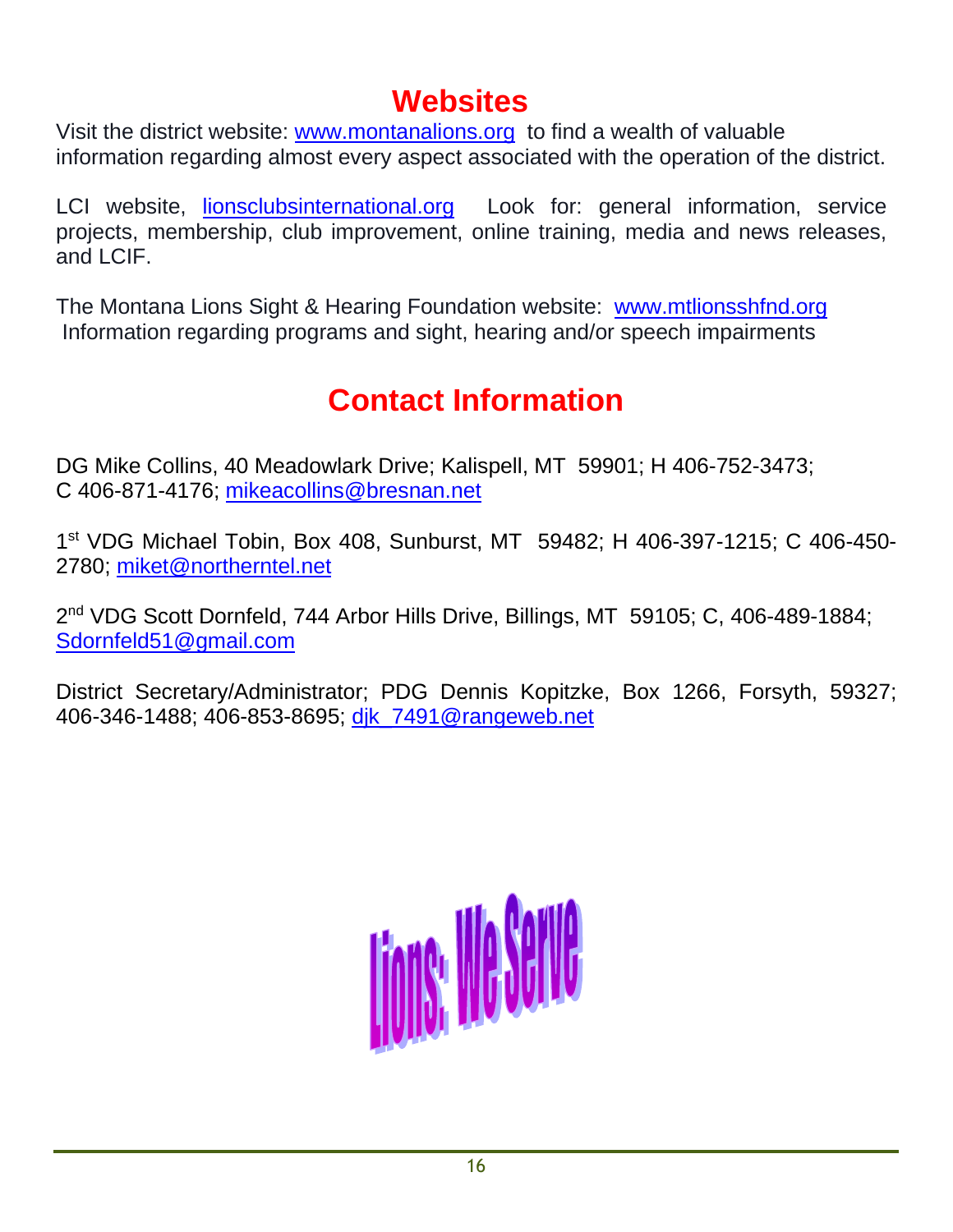# **Save the Date** Montana Rally

Join District 37 Lions for fun, fellowship, and learning

Where: **Colonial Inn – Helena, MT**

## When: **Jan 8 & 9th, 2021**

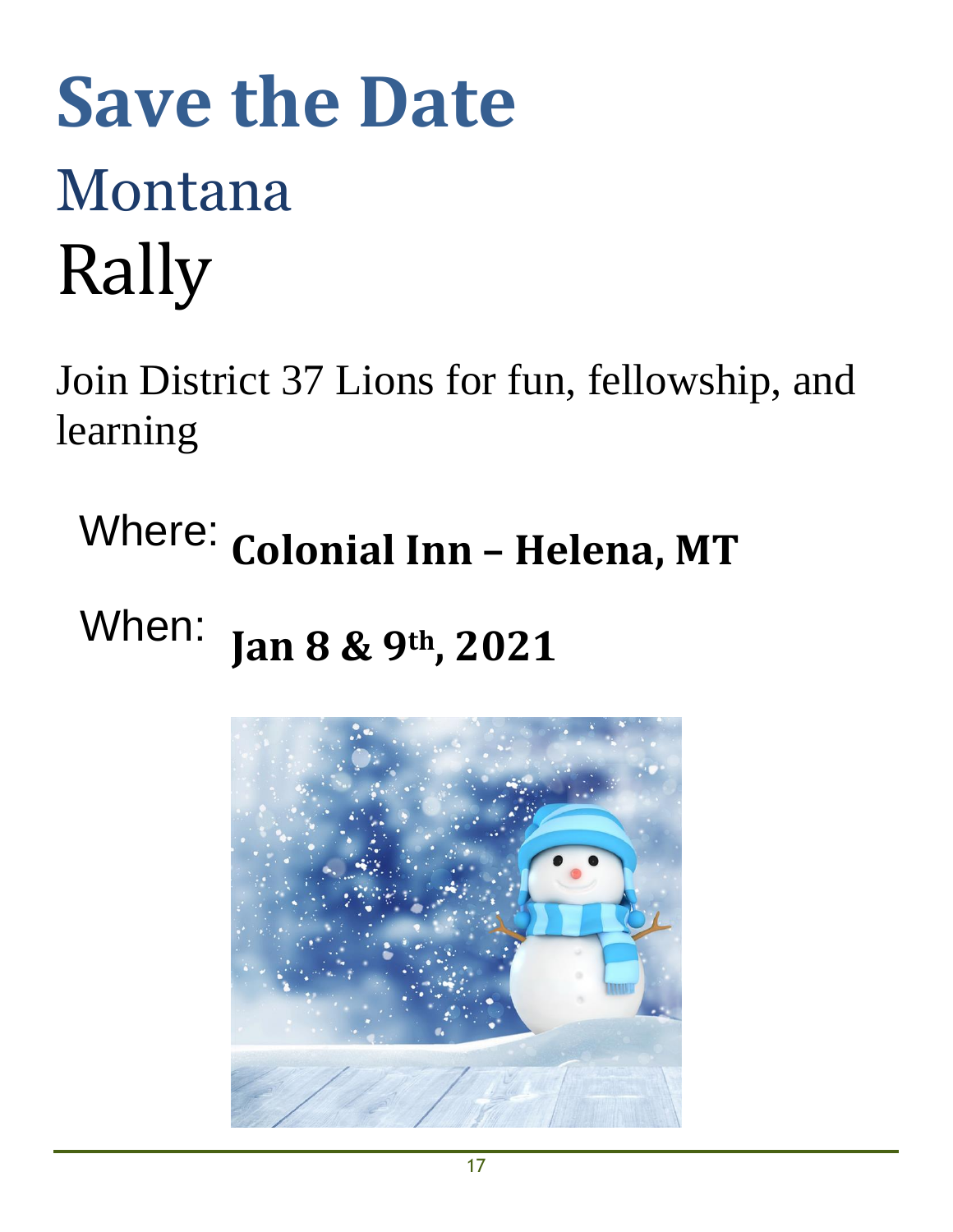## **District 37 Advertising and Publicity Reimbursement for 2020-2021**

District 37 has made available funds for reimbursement of advertising expenses for the July 2020- Jun 2021 Lions Year. District 37 will reimburse clubs in good standing up to \$100.00 for expenses for advertising expenses such as social media advertising, google ads, newspaper, radio, or other paid advertising.

It is highly recommended that the advertising should be used to promote your club and club projects, attract new members, and increase public awareness of your Lions club. While the funds may be used to promote a fundraiser, please emphasize what your club is raising the funds for. Social media advertising allows you to get a much bigger impact for your dollar and can be targeted to specific demographics, so it is highly recommended that these funds be used for that type of advertising.

Requests for reimbursement can be made by submitting an Advertising and Publicity Reimbursement Request to DG Mike Collins either by email or postal mail. Please send one request for funds rather then sending multiple small requests. The form will be published in the newsletter and on the web site. All requests must be submitted by June 1. 2021. We Serve DG Mike Collins

Montana Lions District 37 will reimburse individual Lions clubs for expenses for advertising your club for the Lion's year 2020-2021 up to a maximum of \$100.00 per club. It is recommended that this be used for attracting new members and/or publicizing your club using electronic or social media but is not limited to this.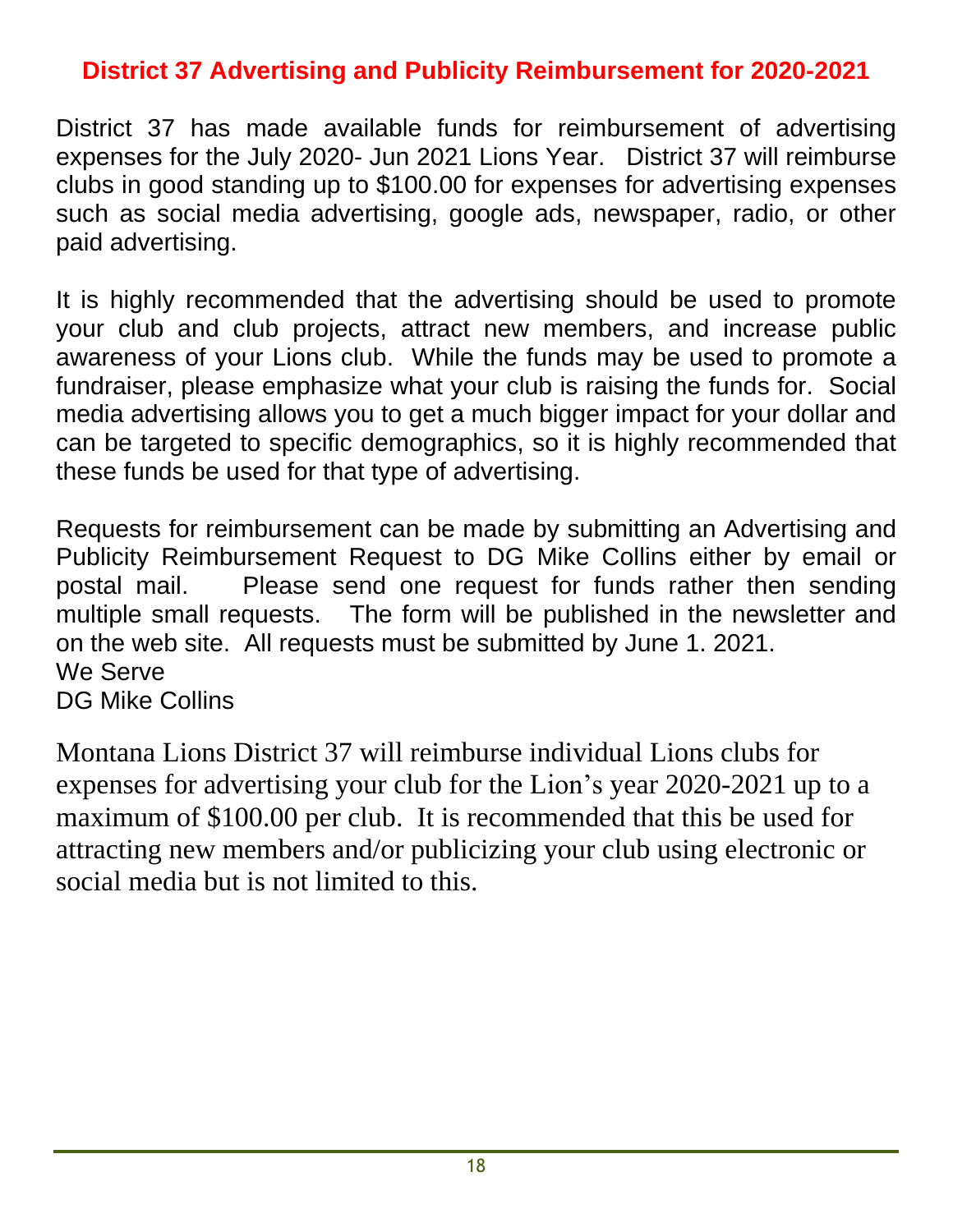|                                                                                                                                                | <b>District 37 Advertising and Publicity Reimbursement Request</b> |                                        |  |
|------------------------------------------------------------------------------------------------------------------------------------------------|--------------------------------------------------------------------|----------------------------------------|--|
|                                                                                                                                                |                                                                    |                                        |  |
| Club                                                                                                                                           |                                                                    |                                        |  |
| <b>Mailing Address</b>                                                                                                                         |                                                                    |                                        |  |
|                                                                                                                                                |                                                                    | $\text{City}$ $\text{ST}$ $\text{Zip}$ |  |
| Describe advertising done (type of media, purpose, duration of ad):                                                                            |                                                                    |                                        |  |
| Describe results of advertising (new members, fundraising results, new<br>followers):                                                          |                                                                    |                                        |  |
| Amount requested (receipts required):                                                                                                          |                                                                    |                                        |  |
| Club Representative Signature                                                                                                                  |                                                                    |                                        |  |
|                                                                                                                                                |                                                                    |                                        |  |
| <b>District Governor Signature</b>                                                                                                             |                                                                    |                                        |  |
| All requests must be submitted no later than June $1st$ , 2021<br>Please email signed form and scanned receipts to<br>mikeacollins@bresnan.net |                                                                    |                                        |  |
| or Mail to DG Mike Collins, 40 Meadowlark Dr., Kalispell, MT 59901                                                                             |                                                                    |                                        |  |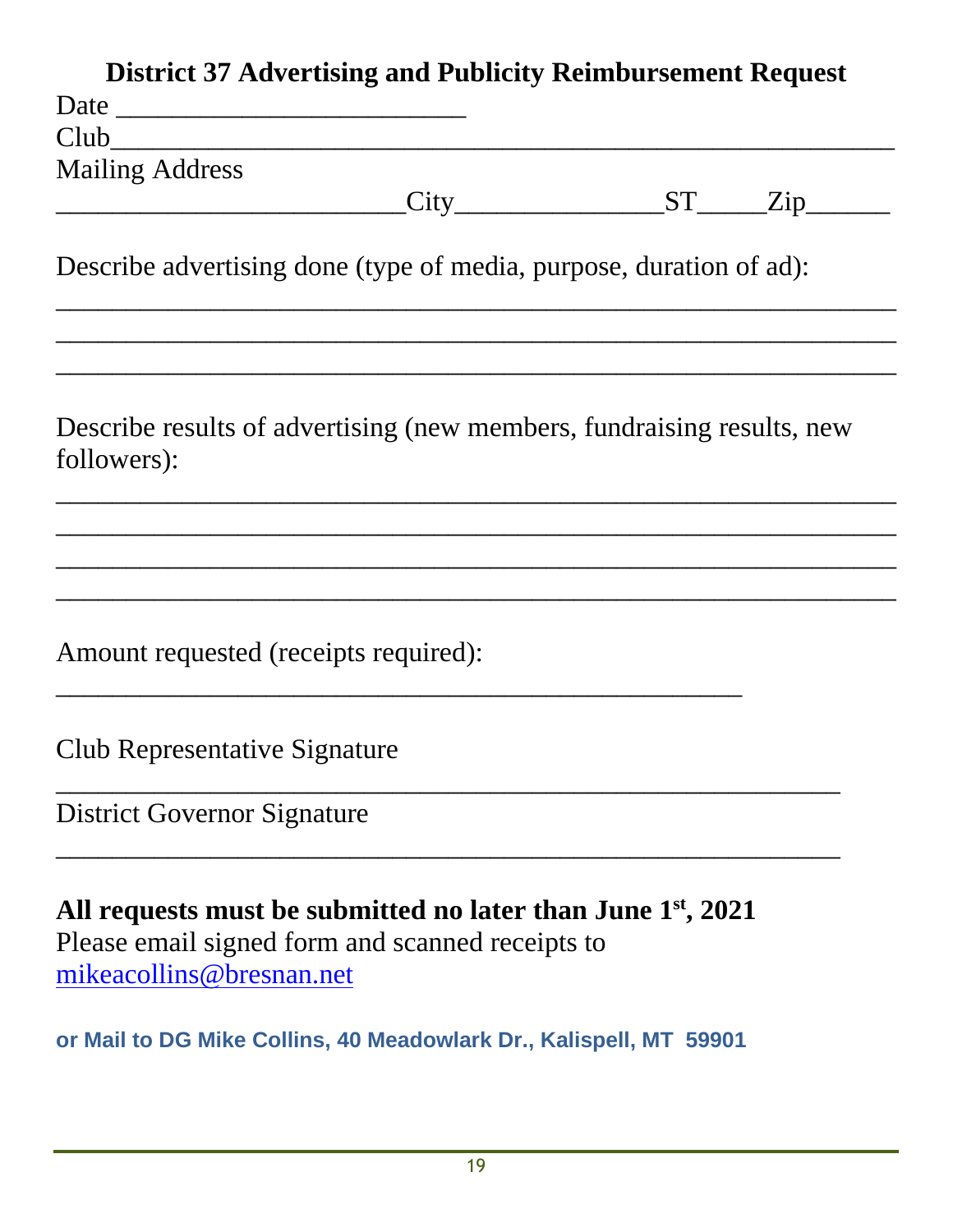#### **ACRONYNS ASSOCIATED WITH LIONISM**

**CA** - Constitutional Area

LCI has seven (7) constitutional areas which are often listed as CA 1, CA 2, CA 3, CA 4, CA 5, CA 6, and CA 7; or CA I, CA II, CA III, CA IV, CA V, CA VI, and CA VII. Ohio is part of Constitutional Area 1.

**CBL** - Constitution and By-Laws

Also commonly abbreviated as C&BL.

- **CC – Council Chair**
- **Chairperson of the council of governors of a multiple district.**
- **CEA** Club Excellence Award
- **CEP** Club Excellence Program
- **CS** Cabinet Secretary
- **CT** Cabinet Treasurer
- **CST** Cabinet Secretary/Treasurer
- For the case where the same person is both Cabinet Secretary and Cabinet Treasurer.
- **DG** District Governor
- **DGE** District Governor Elect

Newly elected DG's are classified as "elected" until their official term starts.

- **FVDG** First Vice District Governor
- Also abbreviated as 1VDG. See SVDG.
- **GAT** Global Action Team
- **GLT** Global Leadership Team
- **GMT** Global Membership Team
- **GST** Global Service Team
- **ID** International Director
- **IP** International President
- **IPCC** Immediate Past Council Chair
- **IPDG** Immediate Past District Governor
- **IPID** Immediate Past International Director
- **IPIP** Immediate Past International President